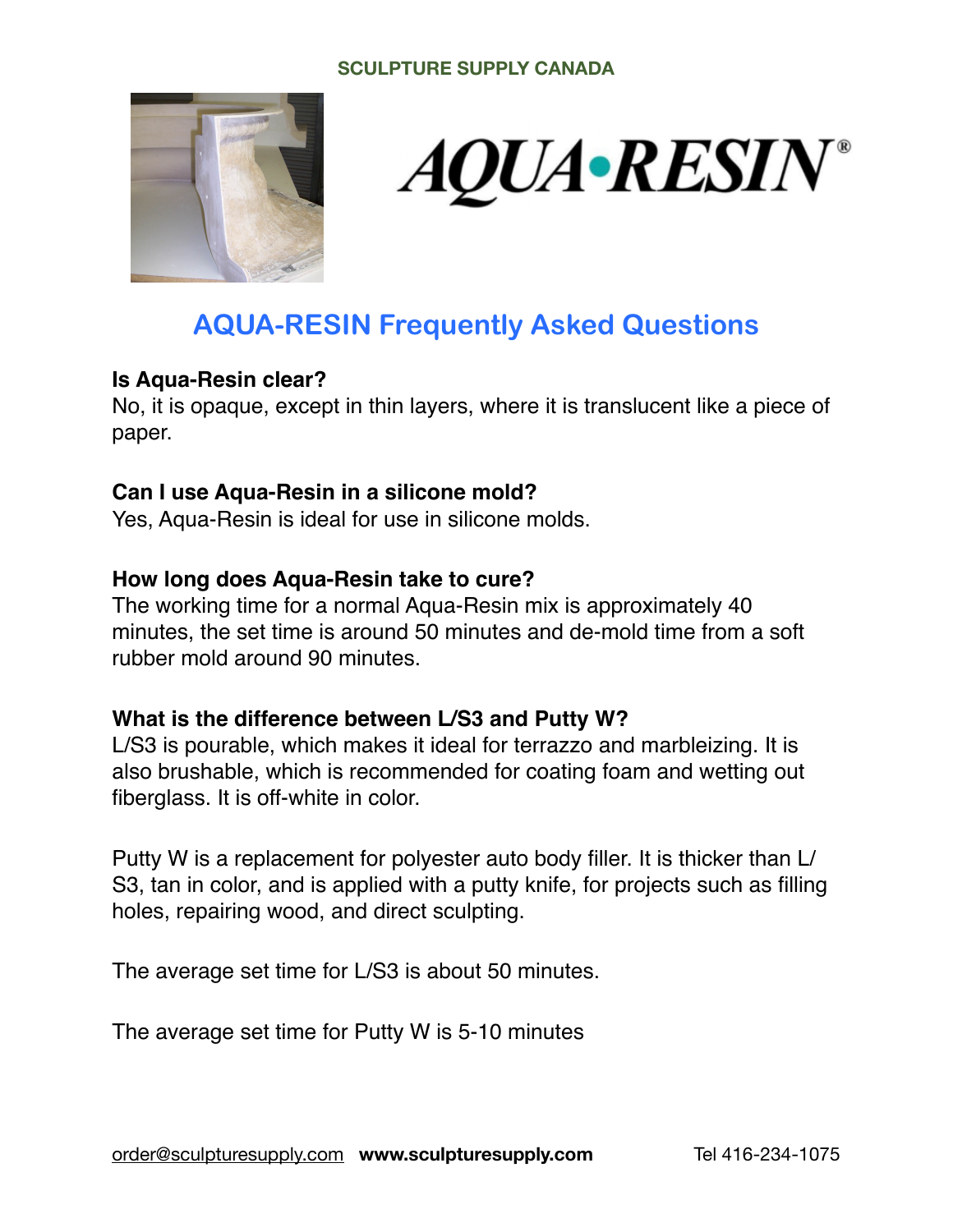#### **Can Aqua-Resin be colored?**

Yes, we have a line of color dispersions, Aqua-Color™, available in red, yellow, blue, black and white. Various other materials may be added to alter color and appearance including mineral aggregates, dry pigments, colored flock, metal powders, etc., but please make sure any of the powders are safe and non toxic before using. The use of acrylic paint and paint tinting colors for coloring Aqua‐Resin is not recommended. Cured Aqua‐Resin, can of course, also be painted; it accepts virtually all paints with no problems.

#### **How can I figure out how much Aqua-Resin I will need for my project?**

The generally recommended mix ratio for Aqua-Resin is 1 part L liquid to 2 parts S3 powder by volume, or 1 part L liquid to 3 parts S3 powder by weight. To calculate the total volume of your mixture using these proportions, simply double the volume of your L liquid. So, for example, combining 8.8lbs of L liquid (1 gallon) with 26.4lbs of S3 powder (2 gallons) would yield approximately 2 gallons of mixture. For more detailed notes on coverage, please see our **[coverage sheet](https://www.aquaresin.com/s/Coverage-2021.pdf)**.

#### **Do I need to seal Aqua-Resin? What should I use?**

Aqua-Resin does not need to be sealed, but there are times when we recommend it:

- when you want to eliminate the porosity of Aqua-Resin
- when you require a finish that a sealer can provide
- when your project will be in frequent contact with water

• when you require a safe finish for food contact (please see information on food safety below)

#### **How can I make Aqua-Resin food safe?**

While Aqua-Resin has not been specifically tested by the FDA for food contact safety, the followings coatings are compatible with Aqua-Resin:

- 1. Shellac
- 2. Pure Tung Oil
- 3. Food Grade Beeswax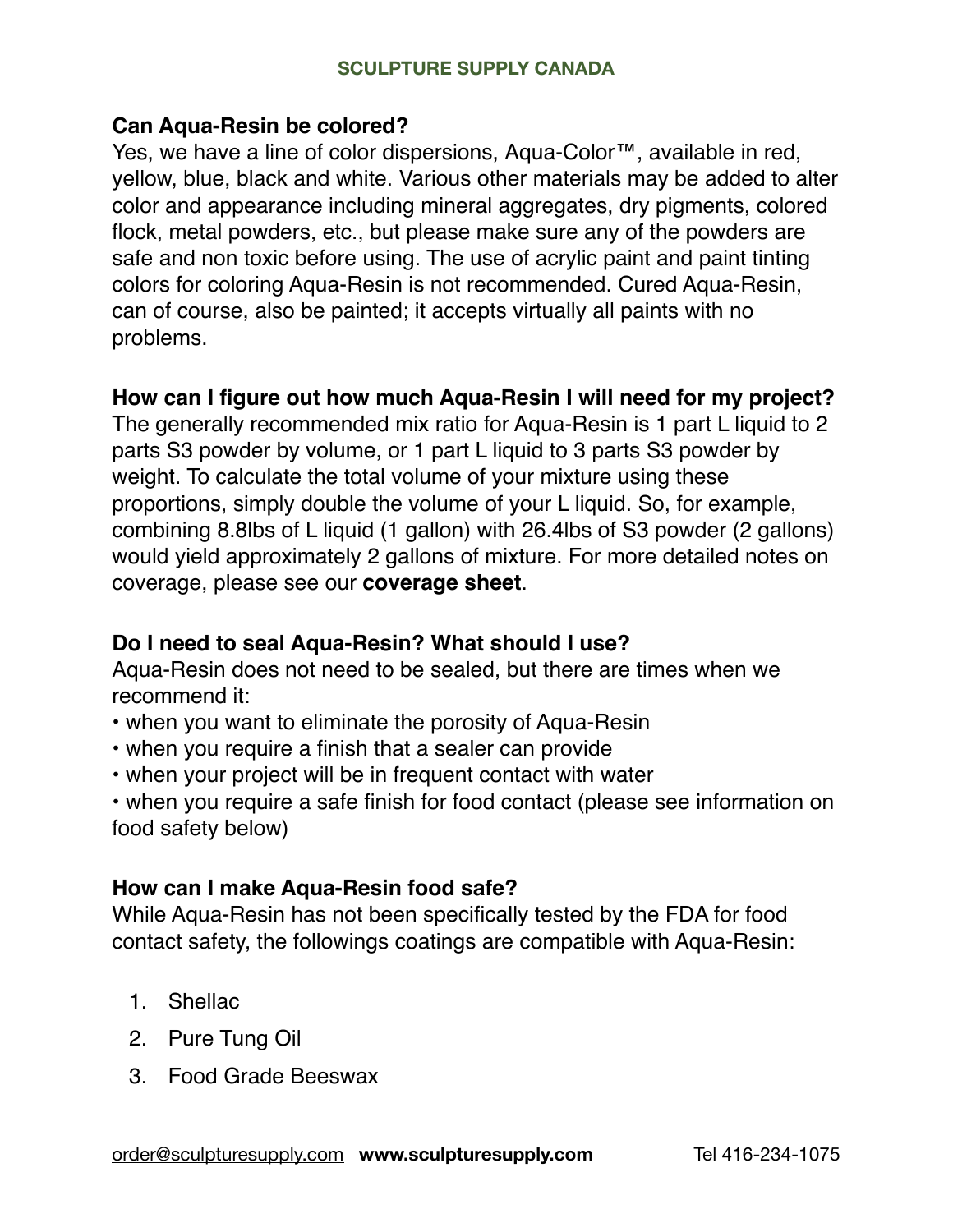- 4. Carnauba Wax
- 5. Food Grade Mineral Oil
- 6. Walnut Oil
- 7. Raw Linseed Oil
- 8. Paraffin Wax

Also, according to FDA regulations, the **typical clear wood finishes that dry to a hard film are considered food safe**. Wait to use the surface until the finish is completely dried, and clean it before allowing food contact.

# **Is Aqua-Resin safe to use in candle vessels?**

Yes, Aqua-Resin is heat resistant and safe to use in the making of conventional candle vessels. The L/S3 combination has been tested for flame spread and received a Class A rating according to the National Fire Protection Association. Aqua-Resin can withstand the temperature of hot wax but, as with most materials, may burn with sustained, direct contact with a flame.

# **Do I need to wear gloves or a mask while using Aqua-Resin?**

You need a mask only if there is excessive dusting; there are no harmful fumes. Gloves are suggested because Aqua-Resin is difficult to remove from skin. (Cured Aqua-Resin can be scrubbed off the skin with soap and water.) Aqua-Resin does contain a preservative which some people can become allergic to. It is the same preservative used in dish soap or shampoo, and in the same proportions.

# **Is Aqua**‐**Resin suitable for exterior use?**

Yes, but certain precautions and procedures must be adhered to. Please see our sheet on **[exterior use](https://www.aquaresin.com/s/EXTERIOR-USE-051817rev.pdf)**.

# **When solid casting Aqua-Resin, there are bubbles on the surface. How do I get rid of them?**

Depending on application methods, brushing Aqua-Resin® generally produces no surface bubbles since the brushing action breaks any bubbles as they appear. But, solid casting into a mold can produce a significant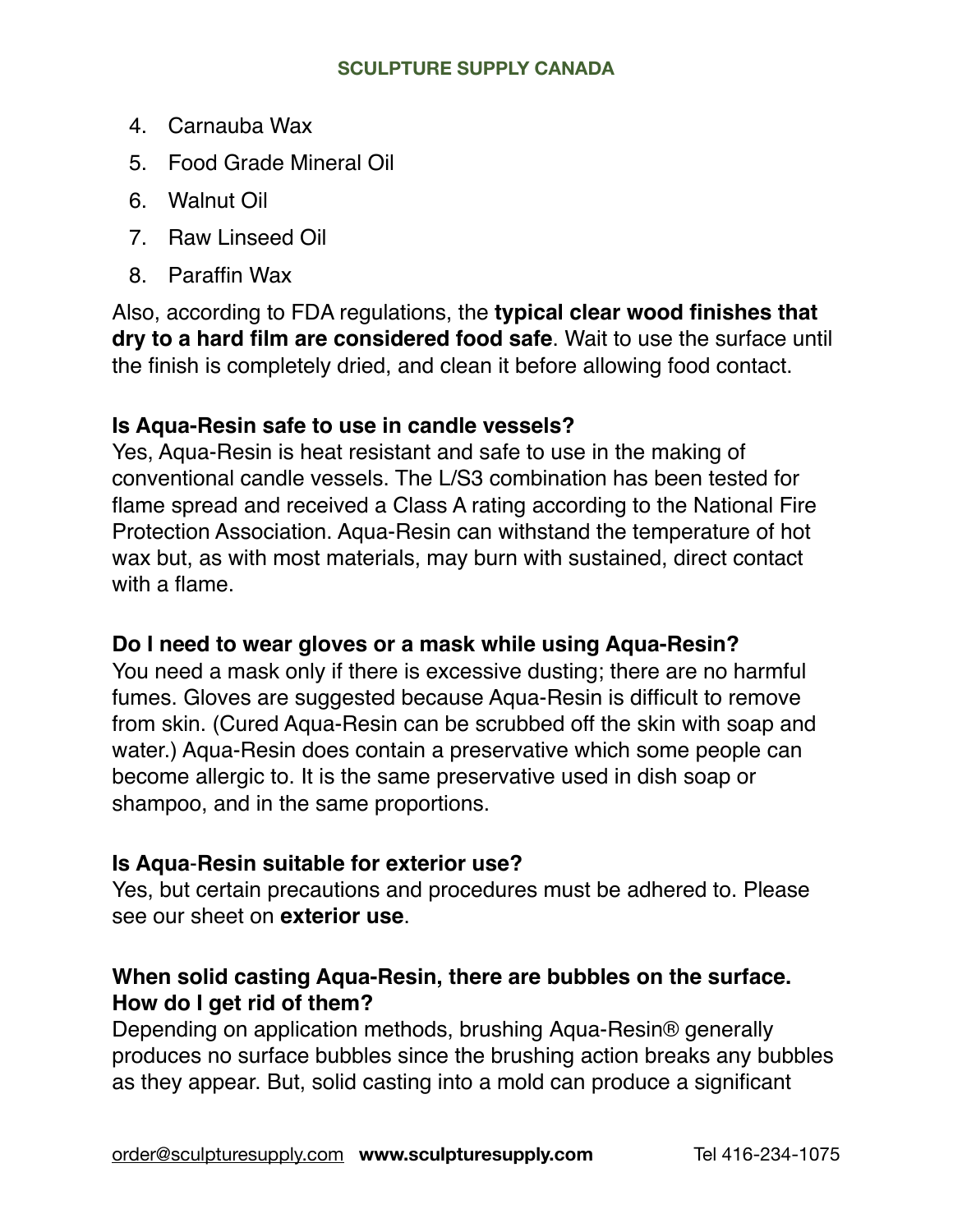amount of bubbles. Generally, these bubbles are not desirable. Here are a few ways to eliminate them in casting. In all cases, pour your mix in just one spot to avoid catching air.

**1)** Mixing, by weight, to yield a slightly thicker mix: 1 part L to 3-1/2 parts S3 will provide a mix with significantly less bubbles.

**2)** Waiting 5 to 10 mins before pouring also produces a thicker mix with less bubbling.

**3)** Vibrating the mix will cause bubbles to rise to the surface and break. Vibration can be achieved by the use of a vibrating table or simply hitting the mixed container or the mold with a hard-surfaced tool or even with the side of your hand. Vibrating tables, or the instructions to make one, can be found on YouTube.

**4)** Using a surfactant, or a home-made debubblizer solution is perhaps one of the most effective ways of eliminating surface bubbles. However, surfactants can often cause some discoloration of the cast surface. If the piece can be painted this will not be an issue. Two brands of surfactant made for treating molds are Almore Debubblizer and Russman Debubblizer. Other products that can be adapted for this use are Kodak Photo-Flo and Windex Spray. A very effective debubblizer can be made by putting a few drops of liquid dish soap in 4 ounces of water. This needs to be sprayed on your molds lightly and immediately before pouring using a fine mist sprayer.

# **What happens if the L Liquid is allowed to freeze?**

Generally nothing. The L Liquid can withstand multiple freeze/thaw cycles before it becomes unusable. We guarantee a minimum of five cycles. Regarding other Aqua-Resin products, none will suffer having been frozen. However, THX-6 and Aqua-Color once thawed should be re-stirred.

# **Is Aqua**‐**Resin heavy?**

Cured Aqua‐Resin itself is a fairly dense and therefore a heavy material. But its density contributes substantially to its strength, so that parts made with it can be quite thin, typically no more than 1/8" wall thickness. At this wall thickness, rather light weight parts are produced, so one may say that Aqua‐Resin is actually a light weight material.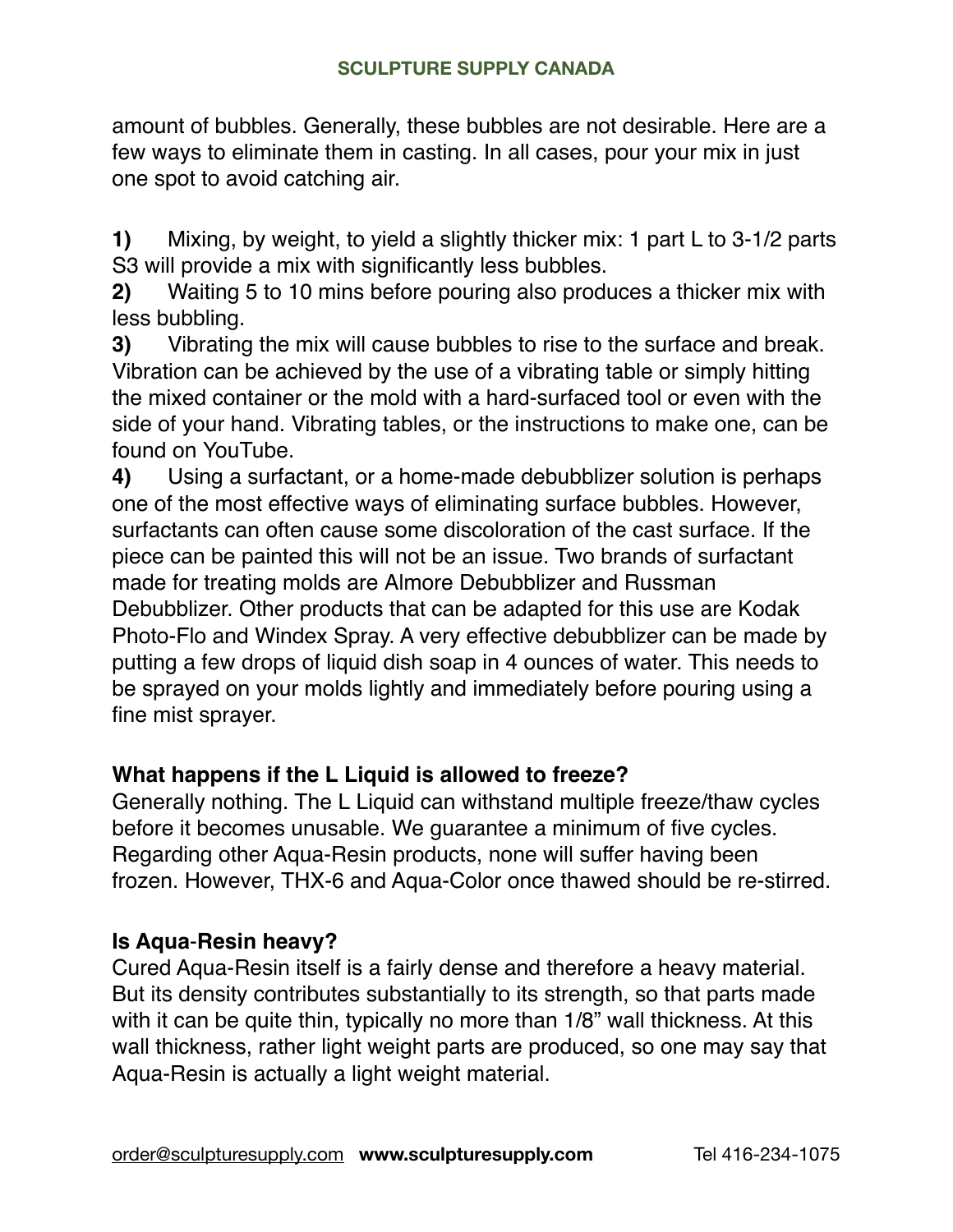# **Do I need to use a scale to measure the correct proportions for mixing Aqua**‐**Resin?**

Not usually, for most basic casting and laminating uses measuring by volume is fine. If you need to visually duplicate gel coat color on multiple pieces or ensure consistent thermal expansion for exterior temperature extremes then weighing is recommended.

#### **Is power mixing necessary?**

No, not necessarily. If you are doing non‐critical work such as a mold jacket or a rough textured surface hand mixing is adequate. If you are formulating a gel coat or working in very thin layers, or need batch to batch consistency, then power mixing is recommended. The best mixing blade we have found for Aqua-Resin so far, is a spring-bowtie mixing blade, but in most circumstances any mixing blade works well.

#### **What is the shelf life?**

The shelf life for the Lxf Liquid Component when stored at room temperature is 2 years from date of manufacture. The S3 Powder Component when kept from moisture in a sealed container has proved to be stable and fully usable after many years.

#### **What is the ASTM D**‐**4236 designation I see on all your labels?**

By law, all art materials sold in the U.S. must bear the phrase "conforms to ASTM D-4236," confirming that they have been properly labeled for any chronic health hazards, in accordance with the federal Labeling Hazardous Art Materials Act (LHAMA). Under LHAMA, all art materials must be evaluated by an independent toxicologist to determine if any chronic health hazards do exist in the product. All our products have been evaluated; none of our products pose a chronic health risk.

#### **Why do you need fiberglass to reinforce Aqua-Resin? Do you always need it?**

Aqua‐Resin is what is referred to as a "composite" material, and as such is a combination of a high compressive strength matrix (the Aqua‐Resin mix) and a high tensile strength fiber (fiberglass). This combination of two material types results in an extremely strong, rigid, yet light-weight material. An exception to this is when making small, hand held objects such as

[order@sculpturesupply.com](mailto:order@sculpturesupply.com) **www.sculpturesupply.com** Tel 416-234-1075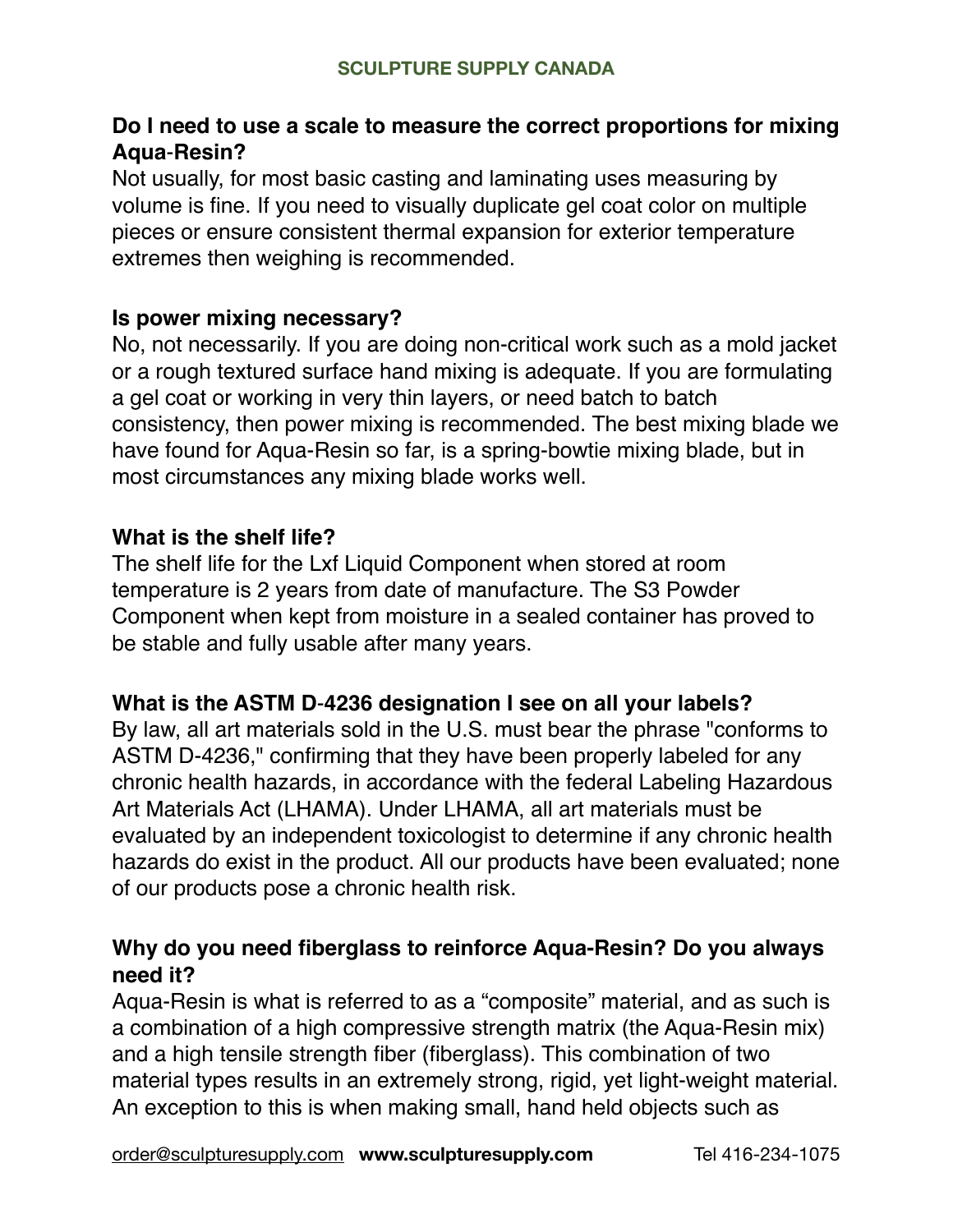coasters, ashtrays etc. which typically are 3/8" to 5/8" in thickness. At this small aspect ratio the use of fiberglass may not be necessary and in some cases may cause interference for instance with terrazzo chips.

#### **Isn't fiberglass dangerous?**

Not the fiberglass used in our fiberglass products. This is a relatively large diameter fiber, which even when fractured, breaks into particles considered too large to enter deeply into the lungs where it might do some harm. However, in contrast, the fiberglass used in fiberglass insulation for home construction is a very fine filament glass. This type of fiberglass has a small enough diameter to enter deeply into the lungs and is therefore considered a possible carcinogen. None of the Aqua-Resin products contain this small diameter fiberglass.

#### **Why do you suggest only Aqua-Resin brand of fiberglass products be used?**

We suggest using our three fiberglass products, Aqua-Axial 2, Aqua-Veil and Aqua-Glass because conventional fiberglass such as fiberglass cloth, chopped strand mat and chopped fiberglass strands typically have a sizing on it that is only compatible with polyester resin, but will not dissolve in Aqua‐Resin. The fact that this non‐compatible sizing will not dissolve prevents full surface contact of the Aqua-Resin mix to the individual fiberglass filaments and therefore can result in less than optimal strength. This being said, if you do not require optimal strength, you can use conventional chopped strand mat or chopped fiberglass strand.

# **Why is your Aqua-Glass Cut Glass Fiber provided in such long cut lengths?**

The two longer cuts,  $3 \frac{1}{2}$ -1" and 4  $\frac{1}{2}$ ", are intended as a principal reinforcing fiber in an Aqua-Resin laminate. We find that fiber lengths over 3" provide substantially stronger laminates. Because of correct binder compatibility with Aqua-Resin mixes and their unusually long fiber lengths, they produce exceptionally stronger parts than would conventional chopped strand mat for instance. The 3 ½-1" is used for laminates with tight curves and irregular geometry, while the 4  $\frac{1}{2}$ " is useful for rapid building of flatter areas or gentle curves.